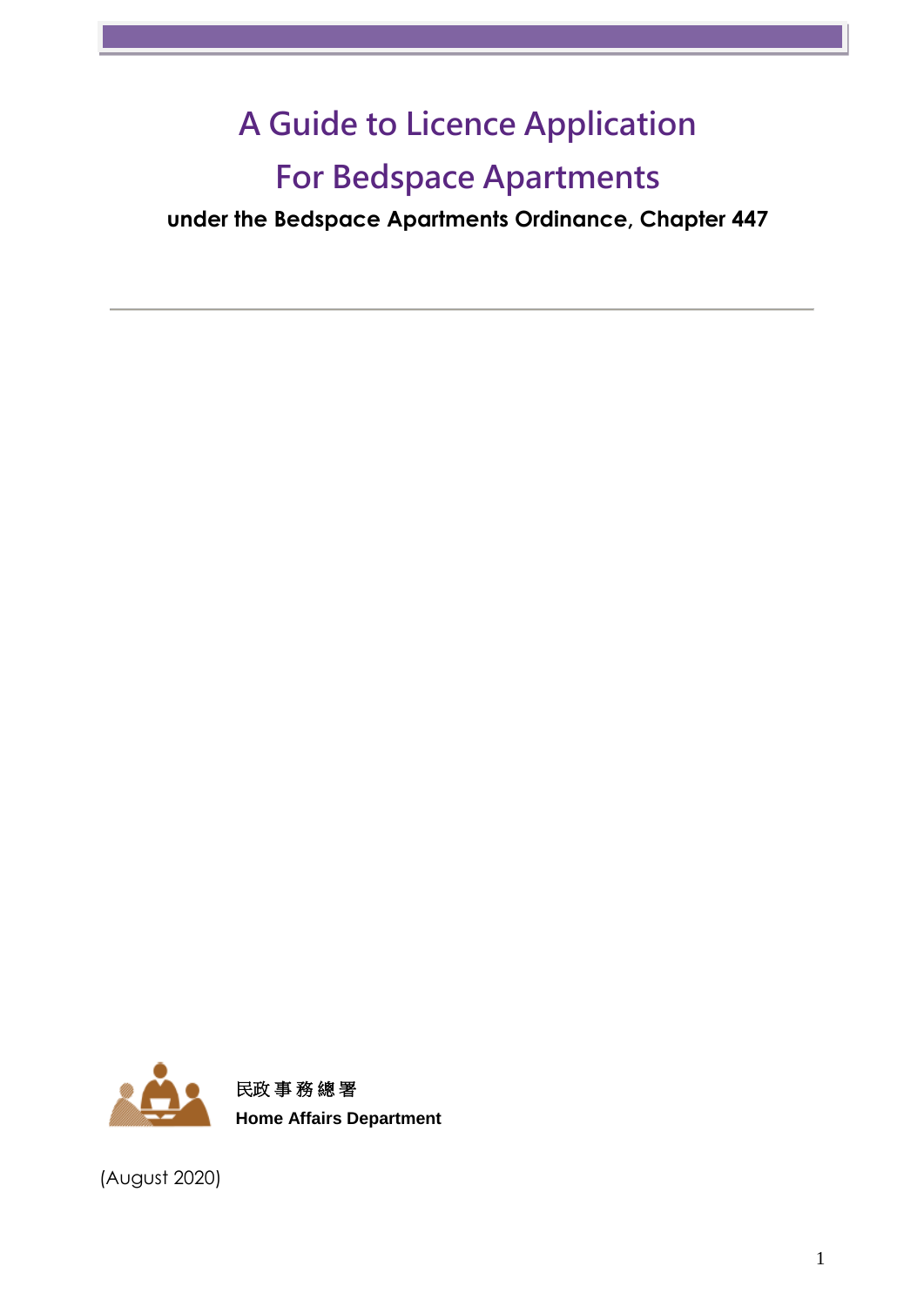### **IMPORTANT NOTE**

(1) Information contained in this Guide is for reference only. Application for issue, renewal, and transfer of a licence is to be processed in accordance with the Bedspace Apartments Ordinance (Cap. 447) and its subsidiary regulations.

(2) It is an offence under the Bedspace Apartments Ordinance if any person, who on any occasion operates, keeps, manages or otherwise has control of a bedspace apartment without a licence or certificate of exemption in respect of the premises. The person convicted of the offence is liable to a fine of \$100,000 and to imprisonment for 2 years, and to a further fine of \$20,000 for each day during which the offence continues.

(3) The issue of the licence does not act as a waiver of any terms in any lease or license granted by the Government of the Hong Kong Special Administrative Region or any public officer, nor does it in any way affect or modify any agreement, covenant or Deed of Mutual Covenant relating to any premises or building in which the B.S.A. is situated.

(4) The issue of the licence does not in any way exempt the holder of the licence from the consequence of non-compliance with the provisions of any other enactments, or indemnify him against the consequences of any breach of any other regulations or laws of Hong Kong.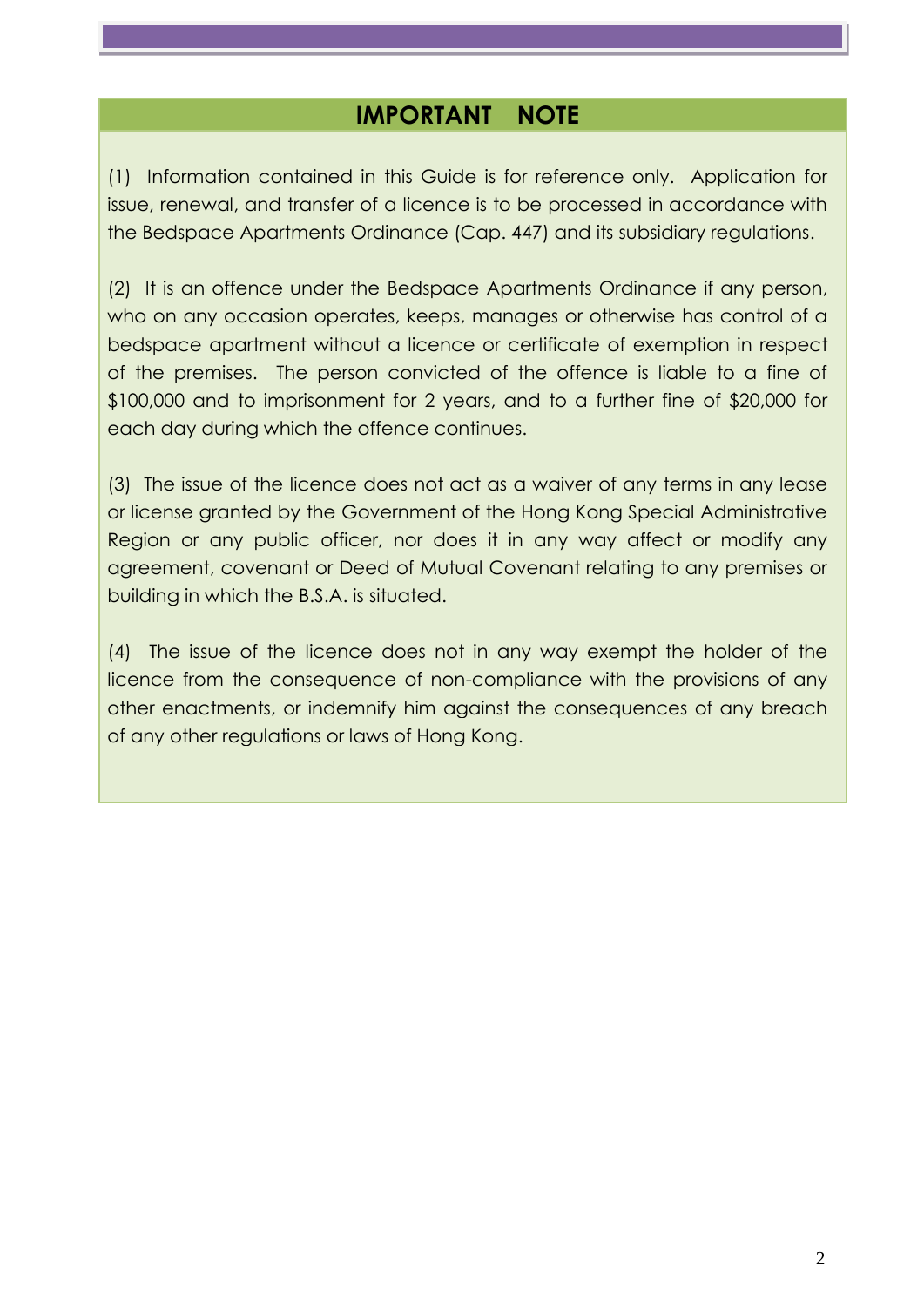### **IMPORTANT ADVICE for Prospective Applicants**

### **Do's and Don'ts**

#### **DOs**

 $\boldsymbol{J}$ 

consider appointing building professionals to assist you in making application if you are not familiar with the requirements outlined in this booklet.



hire competent contractors to carry out the required upgrading works.

engage registered fire services installations (FSI) contractors in the required fire service installations.

#### **DON'Ts**

- X choose premises not suitable to be used as a B.S.A. (See "Choice of Premises" in this Guide)
- $\boldsymbol{x}$ start any construction, renovation, decoration or installation works in the premises before the Licensing Authority has conducted the preliminary site inspection and then informed you of the upgrading works required to be carried out in the premises.
- X carry out any building works and structural alterations to the premises before obtaining prior approval and consent from the Building Authority.
- X use the flat roof, if there is one annexed to your B.S.A. premises, for any purposes other than that shown on the approved building plans.
- $\boldsymbol{x}$ commence operation or business in the B.S.A. premises before a licence is obtained from the Licensing Authority.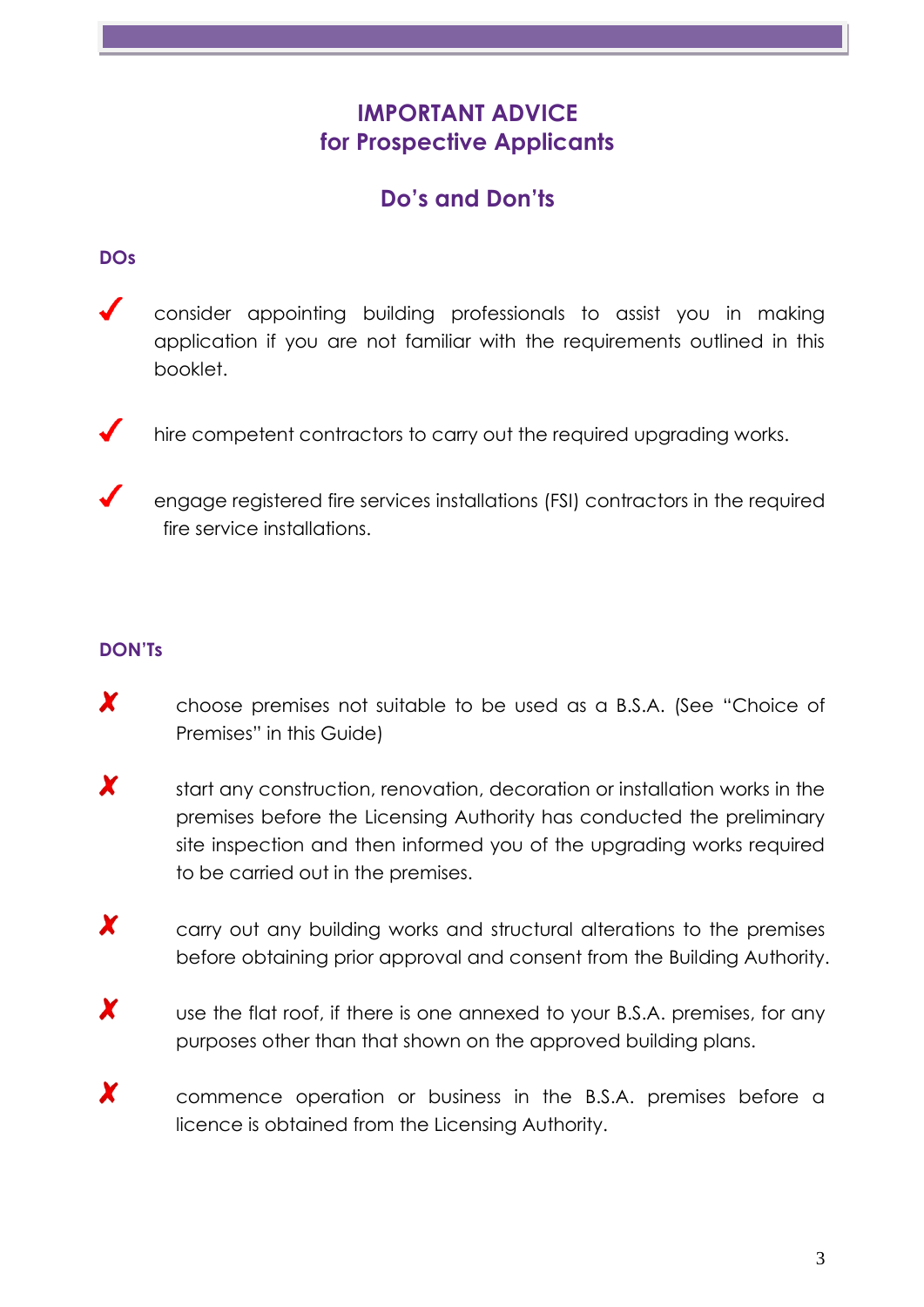## Contents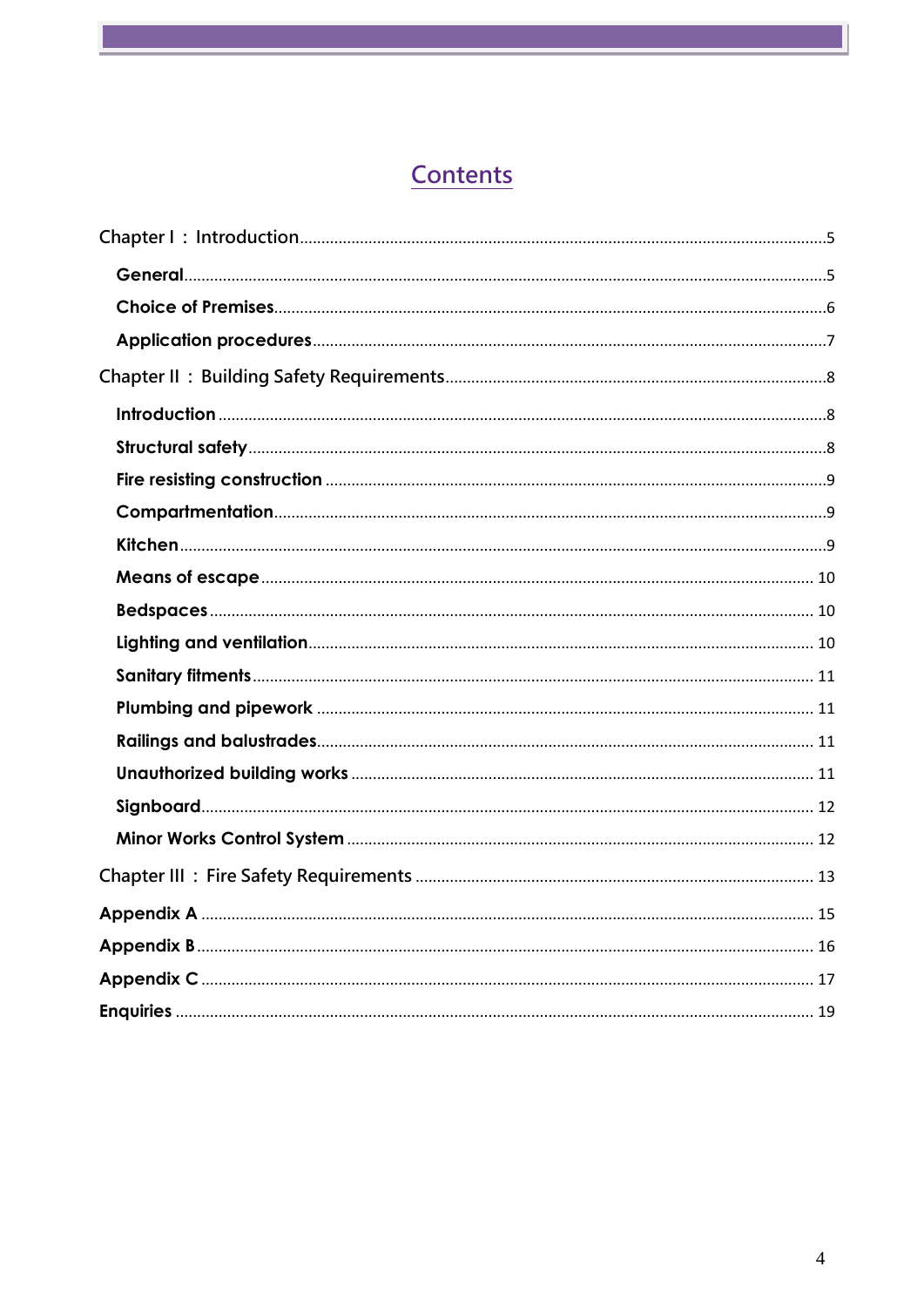## **Chapter I : Introduction**

#### <span id="page-4-1"></span><span id="page-4-0"></span>**General**

 $\overline{a}$ 

1.1 Under the Bedspace Apartments Ordinance Cap 447, any person who intends to operate, keep, manage, or otherwise has control of a bedspace apartment (B.S.A.) should apply for and hold a valid licence from the Bedspace Apartments Authority (the Authority) before commencing operation.

1.2 Part 5 of the Bedspace Apartments Ordinance requires that "A licensed bedspace apartment shall comply with such standards and requirements relating to building and fire safety and sanitation as are provided for in Section 18 of the Ordinance".

1.3 This Guide outlines the general licensing requirements applicable to most B.S.A. so that prospective applicants and building professionals would have a general idea of the basic compliance requirements and standards for B.S.A. Details could also be reference to the Standard Licensing Requirements for Licence of a B.S.A. which is available in the website of the Office of the Licensing Authority: http://www.hadla.gov.hk.

1.4 The Authority deals with each case on its merits after full consideration of the circumstances. Detailed requirements will be issued upon formal application for licence. The Authority may, as it deems fit and necessary, impose special and additional requirements for individual premises having reference to the circumstances and situation of the premises concerned.

1.5 Before the actual commencement of any building and fire services installation works, applicants should consult an Authorized Person (AP) and/or Registered Structural Engineer (RSE) 1.

<sup>&</sup>lt;sup>1</sup> An AP and RSE means a person whose name is on the APs' register and RSEs' register kept under Section 3(1) and 3(3) of the Buildings Ordinance respectively. The lists of both AP and RSE are available for inspection free of charge in the offices and websites of the Buildings Department.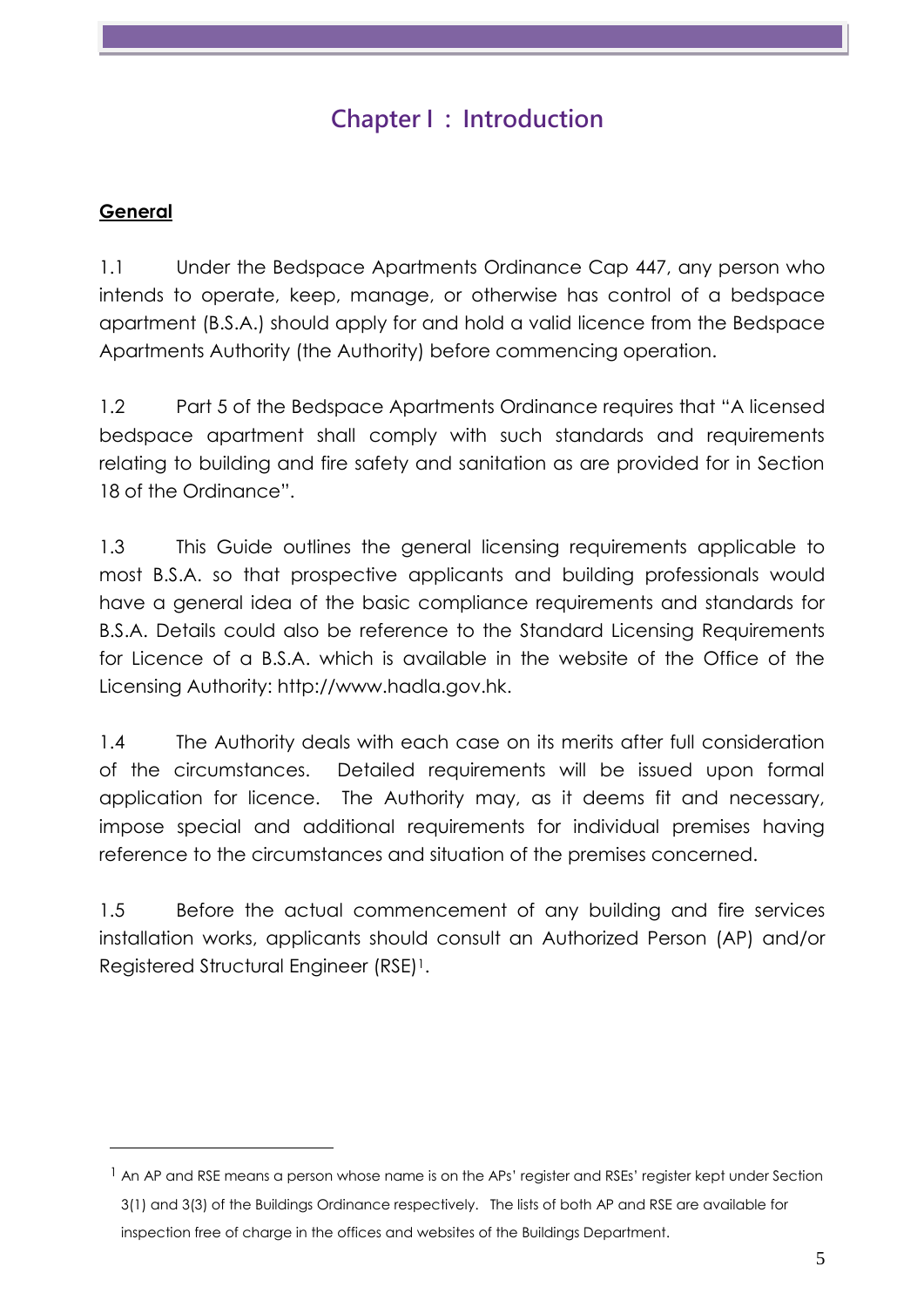#### <span id="page-5-0"></span>**Choice of Premises**

1

 $\overline{a}$ 

1.6 It is the responsibility of the applicants for the Licence to ensure that the proposed B.S.A. use do comply with the lease conditions and the Deed of Mutual Covenant of the building. Prospective applicants are therefore advised, before making any financial or contractual commitment, to check the government lease and Deed of Mutual Covenant of the building at the Land Registry to ascertain whether or not the proposed premises could be used as a B.S.A.

1.7 Proposed premises for B.S.A. shall be for domestic use as approved or accepted by the Building Authority. The Authority will not normally issue licence for B.S.A. situated in:

- (a) a non-domestic building;
- (b) premises at a basement;
- (c) an unauthorized structure;
- (d) a building containing incompatible uses2;
- (e) premises in an area designated for emergency or circulation use of a building such as a buffer floor, refuge floor, or a common area of a building;
- (f) upper floors (i.e. all floors above the ground floor) of a building where clear width of the staircase is less than 1050 mm as required under the Code of Practice for Fire Safety in Building 2011 (FS Code).

1.8 B.S.A. situated in village type houses in the New Territories should be issued with a Certificate of Compliance or a letter of No Objection to Occupy by the District Lands Office of the Lands Department(DLO) and the proposed B.S.A. use should be accepted by the relevant DLO.

<sup>2</sup> Incompatible uses include motor repair shop, vulcanizing shop, automobile or carriage painting, paintshop where paint or varnish is manufactured or mixed, areas for manufacturing/storage of any dangerous goods within the meaning of the Dangerous Goods Ordinance (Cap. 295).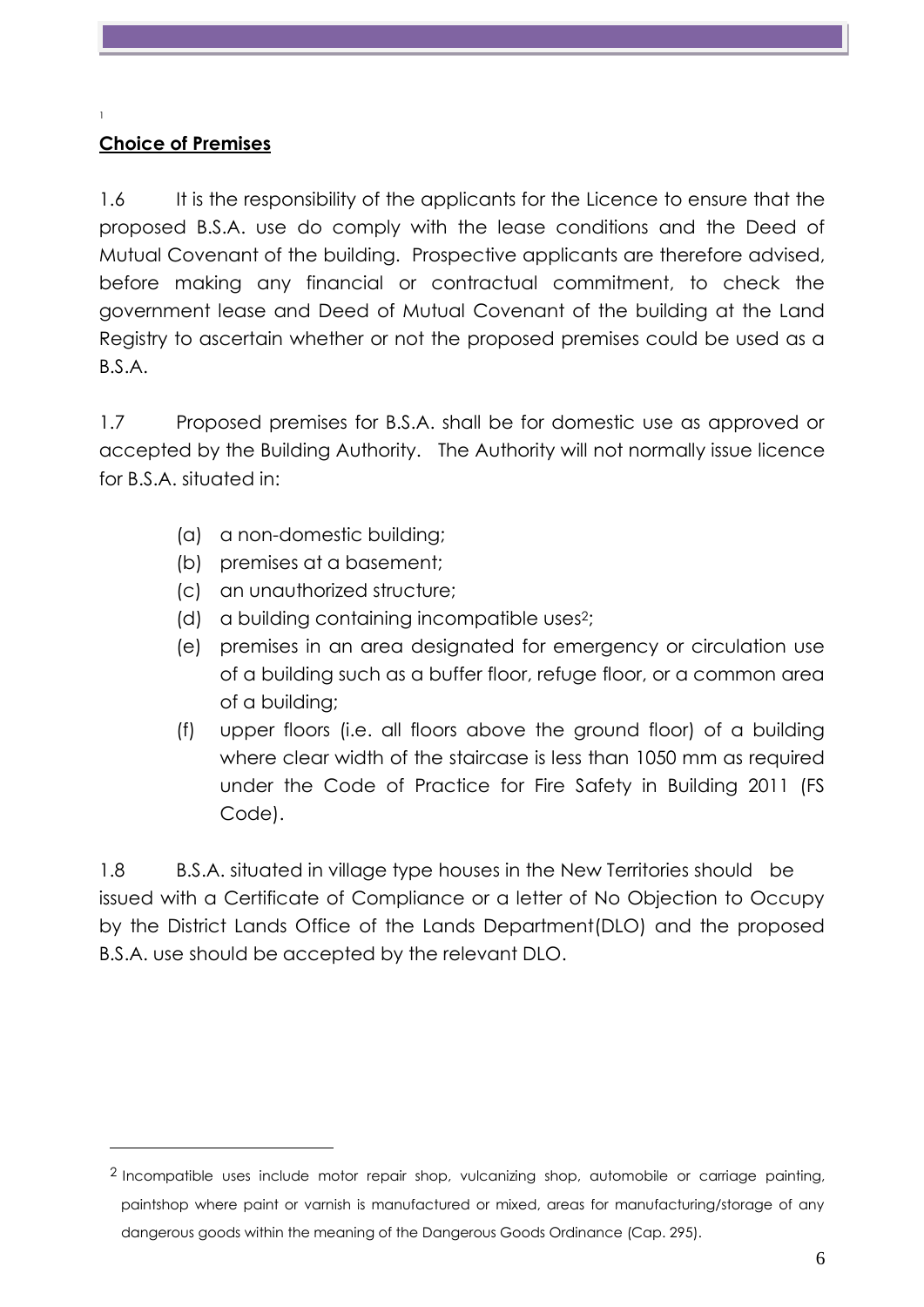#### <span id="page-6-0"></span>**Application procedures**

1.9 New and renewal applications for a licence for a B.S.A. should be made by means of the prescribed application form (HAD 160) and application form (HAD 175) respectively. The application forms are obtainable at Office of the Licensing Authority of the Home Affairs Department, or the website of the Office of the Licensing Authority: http://www.hadla.gov.hk. The completed application form, in duplicate, should be forwarded to the Office of the Licensing Authority together with all the required supporting documents. For detail, please read the pamphlet "How to Apply-Licence under the Bedspace Apartments Ordinance (Cap. 447)" which sets out the new and renewal application procedures for the licence. Flow charts for processing new and renewal applications of licence for a B.S.A. are shown in Appendix A and Appendix B respectively.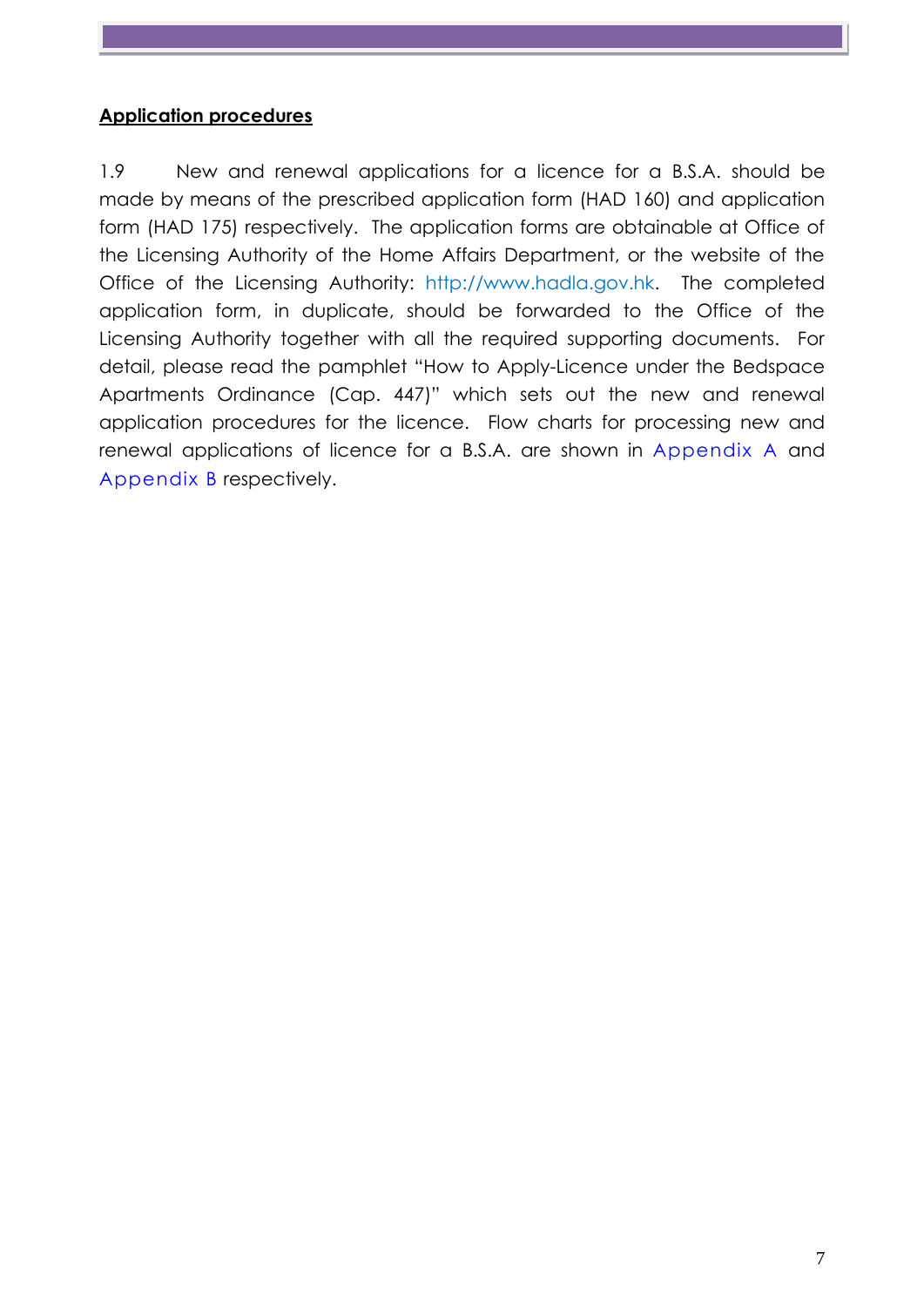### **Chapter II : Building Safety Requirements**

#### <span id="page-7-1"></span><span id="page-7-0"></span>**Introduction**

2.1 All proposed and required works shall comply with the provisions of the Buildings Ordinance (BO), its subsidiary regulations and the requirements stipulated in the FS Code.

2.2 Other than building and drainage works that are exempted under section 41(3), 41(3B) and 41(3C) of the BO, prior approval and consent shall be obtained from the Building Authority under section 14 of the BO before actual commencement of the works. However, if the works are "Minor Works" as itemised at Schedule 1 of the Building (Minor Works) Regulation (Cap. 123N), the simplified requirements for submission under the Minor Works Control System shall be followed.

#### <span id="page-7-2"></span>**Structural safety**

2.3 Structural assessment with justifications and structural calculation prepared by an AP/RSE, for the effects of the additional loading resulting from renovation works and/or change of use as compared with that shown on the plans approved by the Building Authority on the existing structure, should be submitted.

2.4 Any additional solid walls, raised floor or parapet wall located on approved cantilevered structures, balcony, canopy or flat roof should be demolished unless they were approved by the Building Authority or properly carried out under the Minor Works Control System.

2.5 No structural openings or recesses should be formed through/in the structural slabs, beams, columns or walls for the passages of electrical conduits, air conditioning pipes, pipes for fire services installations, drainage pipes or other utilities unless approved by Building Authority or they could be carried out under the Minor Works Control System but subject to paragraph 2.23 below.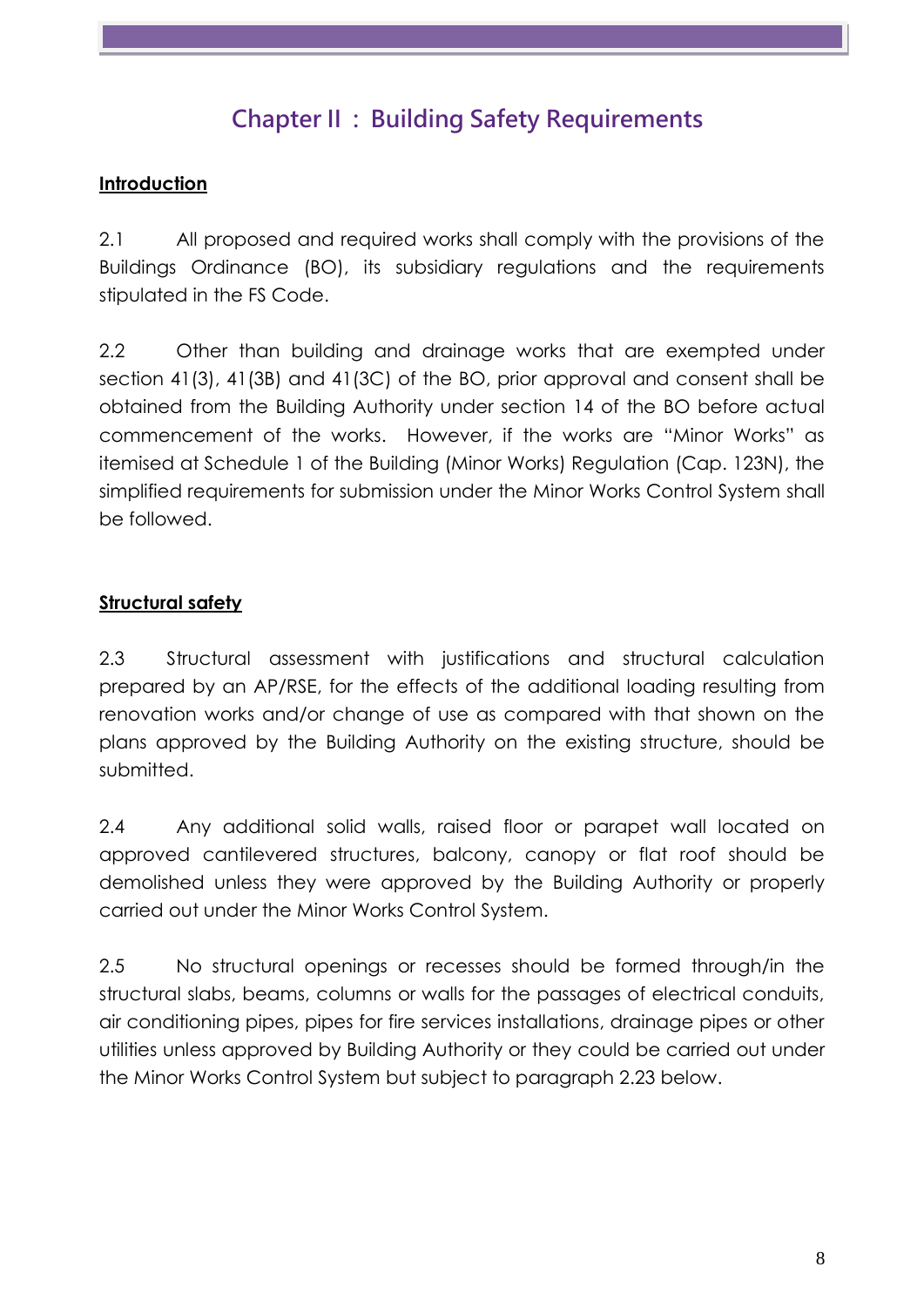#### <span id="page-8-0"></span>**Fire resisting construction**

2.6 The element of construction of every B.S.A. should have adequate fire resisting rating (FRR) and satisfy the requirements in Part C of the FS Code unless otherwise accepted by the Authority.

#### <span id="page-8-1"></span>**Compartmentation**

2.7 No unauthorized openings shall be made in the separating/party walls between separate buildings.

2.8 Any openings in a wall or floor for the passage of air-conditioning ducts, ventilation ducts, electrical trunking, conduits, pipes and wires or holes left after construction should be protected with fire dampers or other suitable form of fire stop to maintain the required FRR of that wall or floor.

2.9 Where ducts, pipes, wires and any insulation passing through the wall are made of combustible material, such material should be contained within an enclosure having a FRR corresponding to that of the surrounding structure. Where access openings are provided to the enclosure, such openings should be provided with self-closing doors or securable covers having a FRR of not less than half that of the enclosure.

#### <span id="page-8-2"></span>**Kitchen**

2.10 Every B.S.A. shall be provided with a kitchen.

2.11 The kitchen should be constructed in accordance with the requirements in Part C of the FS Code.

2.12 No bathroom, watercloset or communal toilet shall open directly onto a kitchen.

2.13 Suitable waterproofing material shall be applied to the structural concrete slabs of the kitchen to prevent water leakage. If raised floor is constructed, the raised floor slab should also be applied with suitable waterproofing material.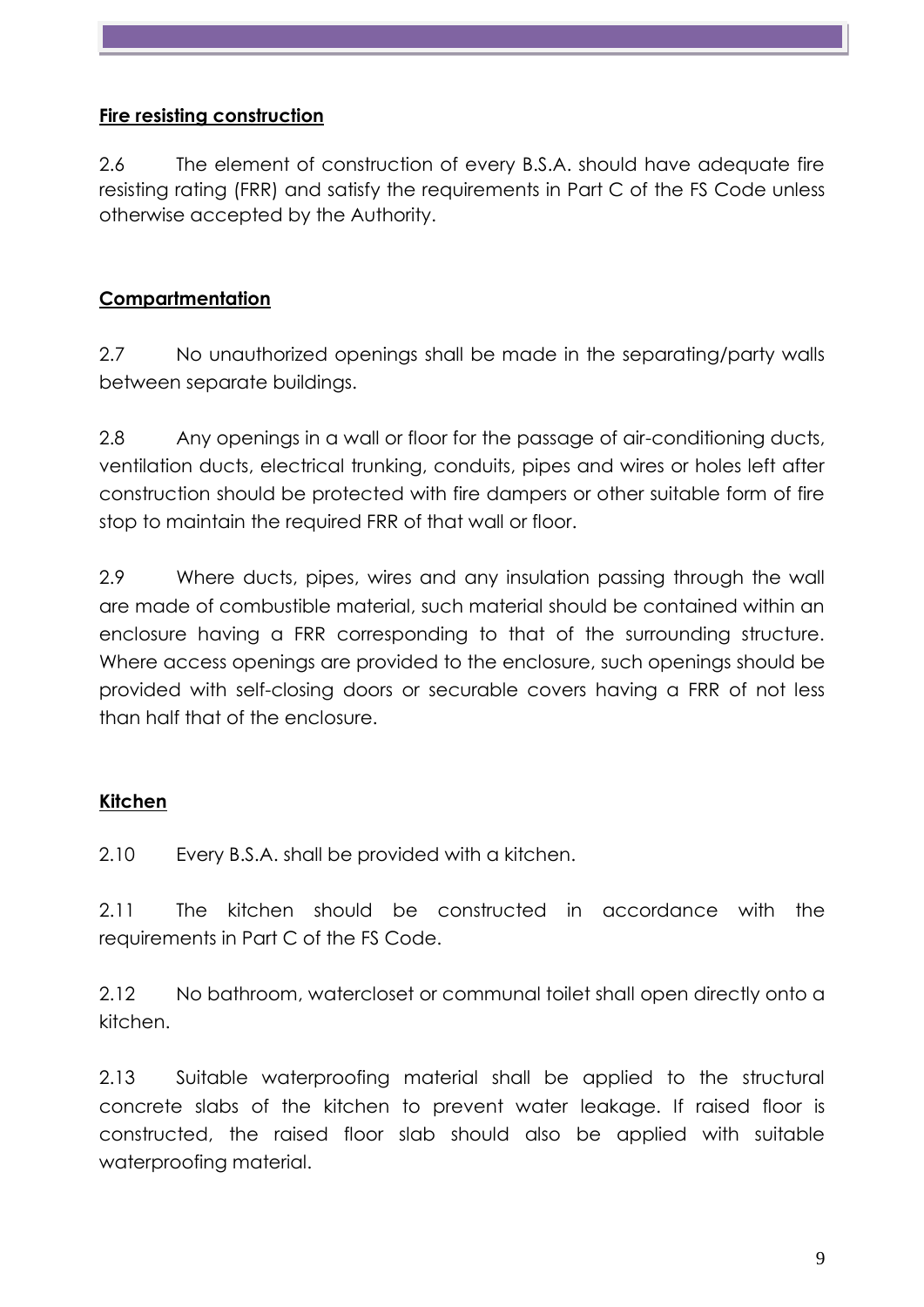#### <span id="page-9-0"></span>**Means of escape**

2.14 The exit arrangement for each B.S.A. including the clear height and the width of the exit route(s), the width of exit doors, the travel distance and the maximum number of occupant (including staff) to be accommodated should satisfy the requirements in Part B of the FS Code unless otherwise accepted by the Authority.

#### <span id="page-9-1"></span>**Bedspaces**

2.15 Only single beds or double bunks should be provided and properly secured to the floor as necessitated by the circumstances.

2.16 Any multi-tier/elevated beds to be provided in the premises should comply with the requirements set out in the "Guideline on the Arrangement and Disposition of Multi-tier/Elevated Beds" (See Appendix C)

2.17 The multi-tier/evlevated bed should be open on one or more sides for aggregate length equal to length of the bed, otherwise, the Authority may impose additional building and fire safety requirements.

#### <span id="page-9-2"></span>**Lighting and ventilation**

2.18 Every room used for habitation shall have a floor height of not less than 2.5 m measured from floor to ceiling and 2.3 m measured from floor to the underside of any beam.

2.19 Every room used for habitation or kitchen shall be provided with natural lighting and ventilation in accordance with Regulations 30 and 31 of the Building (Planning) Regulations unless otherwise accepted by the Authority.

2.20 Every bathroom or toilet shall be provided with natural lighting and ventilation in accordance with Regulation 36 of the Building (Planning) Regulations unless otherwise accepted by the Authority.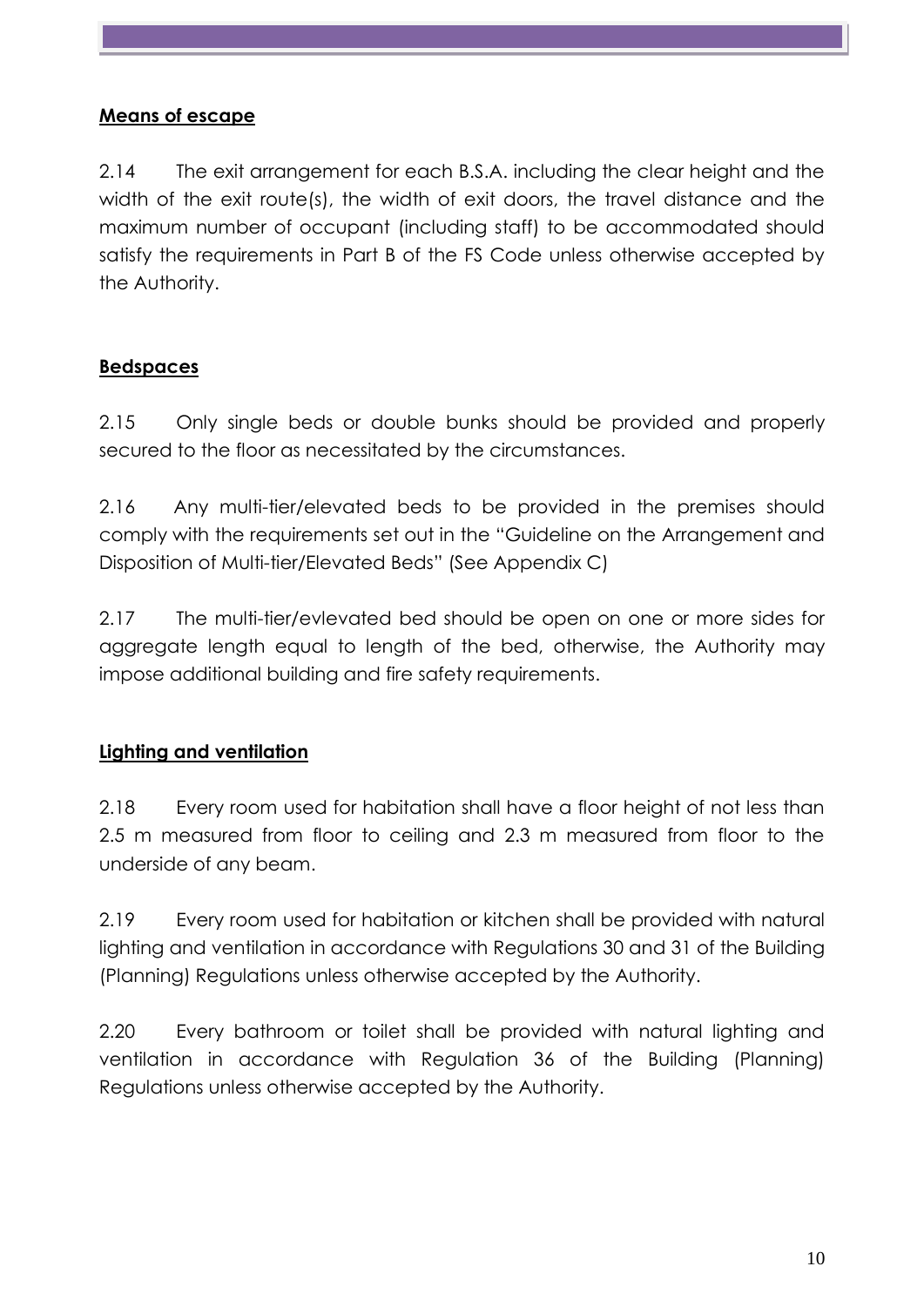2.21 Where a room-sealed gas heater serves a bathroom or is installed in any place in a B.S.A. other than in the bathroom, a suitable flue aperture in an external wall shall be provided to the satisfaction of the Authority.

#### <span id="page-10-0"></span>**Sanitary fitments**

2.22 Every B.S.A. shall be provided with adequate number of sanitary fitments in accordance with Building (Standards of Sanitary fitments, Plumbing, Drainage Works and Latrines) Regulations (Cap 123I).

#### <span id="page-10-1"></span>**Plumbing and pipework**

2.23 No drainage pipes should protrude into the floor below or other premises unless prior approval and consent of such drainage works have been obtained from the Building Authority.

2.24 Floor drains should be provided to every kitchen, bathroom and toilet.

2.25 Suitable waterproofing materials should be applied to the structural concrete slabs in every bathroom and toilet to prevent water leakage. If raised floor is constructed, the raised floor slab should also be applied with suitable waterproofing material.

#### <span id="page-10-2"></span>**Railings and balustrades**

2.26 Protective barriers shall be provided where level difference is greater than 600 mm.

#### <span id="page-10-3"></span>**Unauthorized building works**

2.27 Unauthorised building works should be demolished and any affected area should be reinstated in accordance with the plans approved by the Building Authority.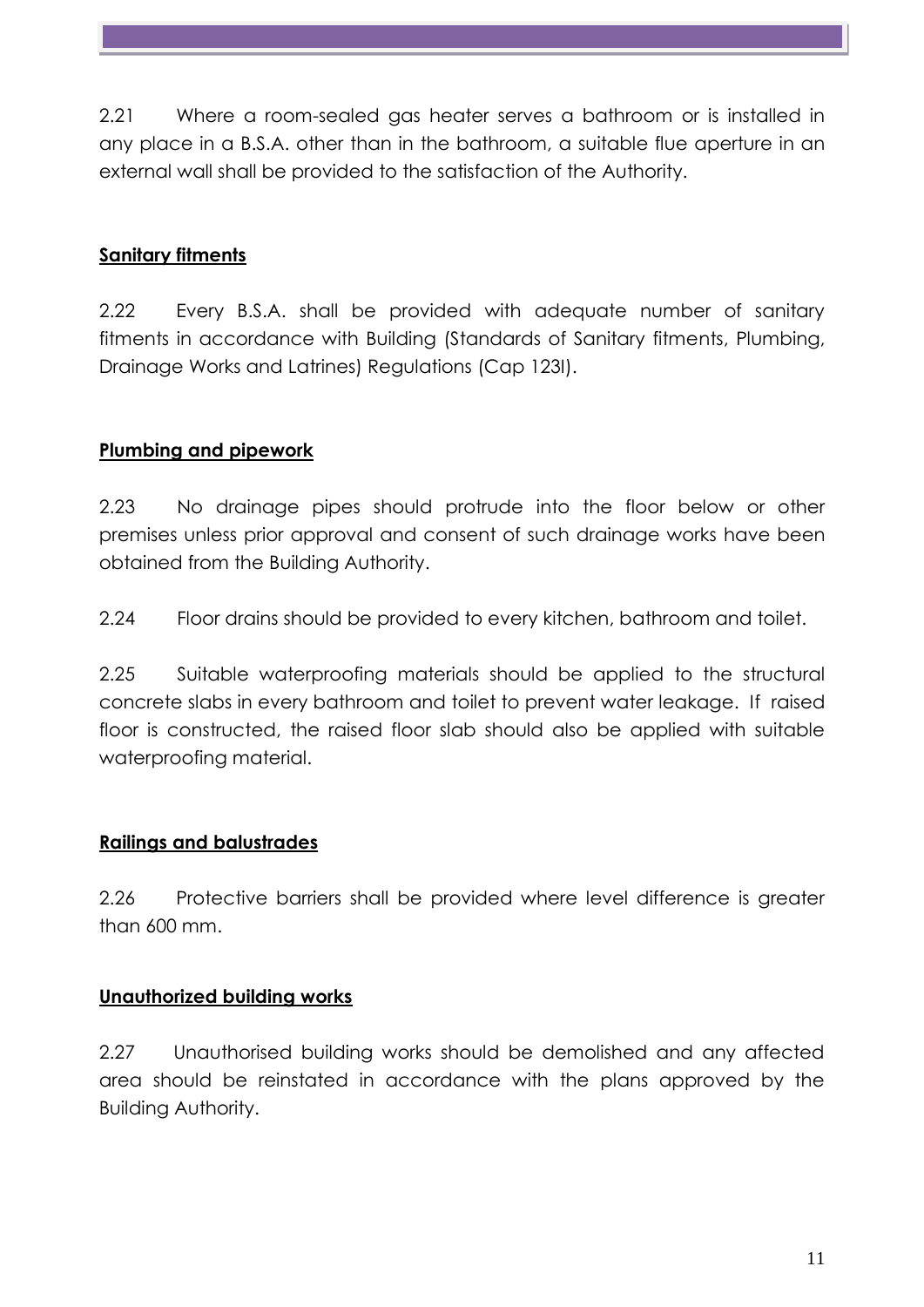2.28 Any unauthorised removal of barrier free access and facilities as showed in the plans approved by the Building Authority should be properly reinstated.

#### <span id="page-11-0"></span>**Signboard**

2.29 Any signboard associated with a B.S.A. shall be approved by Building Authority unless they could be carried out under the Minor Works Control System.

#### <span id="page-11-1"></span>**Minor Works Control System**

2.30 If the building and drainage works involve in the B.S.A. are classified as "Class I & II Minor Works" as itemised at Schedule 1 of Cap. 123N, copy of the specified form and supporting documents/plans/photos submitted to the Buildings Department (BD) and corresponding acknowledgement letter issued by BD should be submitted to the Authority upon completion of works.

2.31 If the building and drainage works involve are classified as "Class III Minor Works", copy of the specified form and and corresponding acknowledgement letter issued by BD should be submitted to the Authority upon completion of works.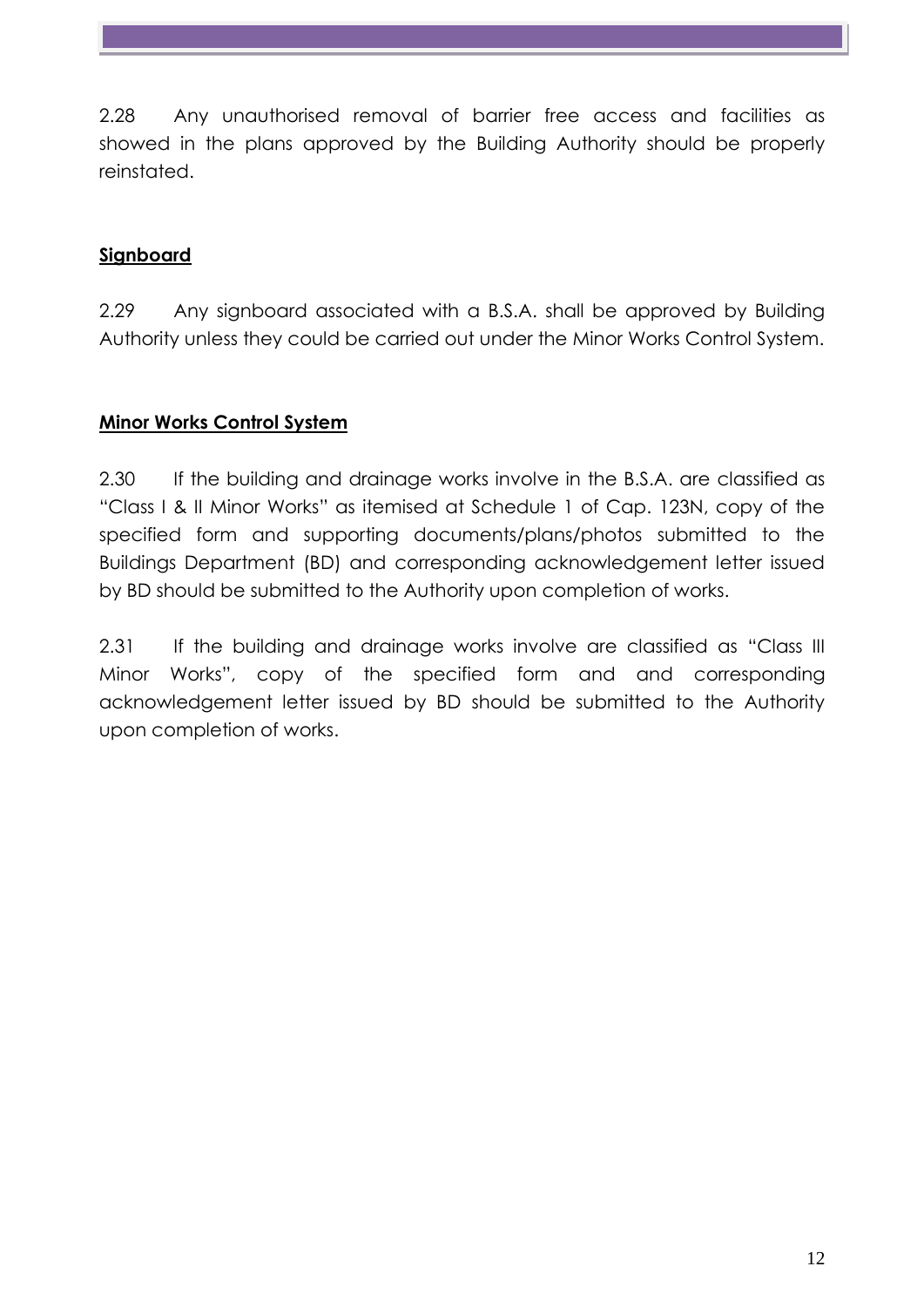## **Chapter III : Fire Safety Requirements**

<span id="page-12-0"></span>3.1 All fire services installations and equipment shall be provided in accordance with the "Codes of Practice for Minimum Fire Service Installations and Equipment and Inspection, Testing and Maintenance of Installations and Equipment"

3.2 All fire safety requirements and definitions on Fire Service Installations and Equipment are based upon the "Codes of Practice for Minimum Fire Service Installations and Equipment and Inspection, Testing and Maintenance of Installations and Equipment".

3.3 All fire service installations or equipment shall be installed and maintained in accordance with the Fire Service Ordinance (Cap. 95) by a registered fire services contractor as defined under the Fire Service (Installation Contractors) Regulation (Cap. 95A) of the appropriate class and a certificate (FS 251) issued under the Fire Service (Installations and Equipment) Regulations (Cap. 95B) shall be submitted to the Authority.

3.4 All portable firefighting equipment shall be kept in efficient working order at all times and inspected by a registered contractor as defined by the Fire Service (Installation Contractors) Regulations (Cap. 95A) at least once every 12 months and a certificate (FS 251) issued under the Fire Service (Installations and Equipment) Regulations (Cap. 95B) shall be submitted to the Authority.

3.5 Dangerous goods shall be properly stored in the kitchen and the quantity shall not exceed that permitted by the Authority

3.6 Electrical installations shall be installed, inspected, tested and certificated by a registered electrical worker under the Electricity Ordinance (Cap. 406). A copy of the certificate shall be forwarded to the Authority as proof of compliance, which shall be re-validated every five years thereafter.

3.7 All linings for acoustic and thermal insulation and decorative purposes within protected means of escape in the BSA shall be of Class 1 or 2 Rate of Surface Spread of Flame as per BS 476 Part 7 or its international equivalent, or be brought up to that standard by use of an approved fire retardant product. To this effect, a copy of the 'Certificate of Fire Service Installations and Equipment' (F.S. 251) issued by the Registered Fire Service Installation Contractor shall be submitted to the Authority as proof of compliance.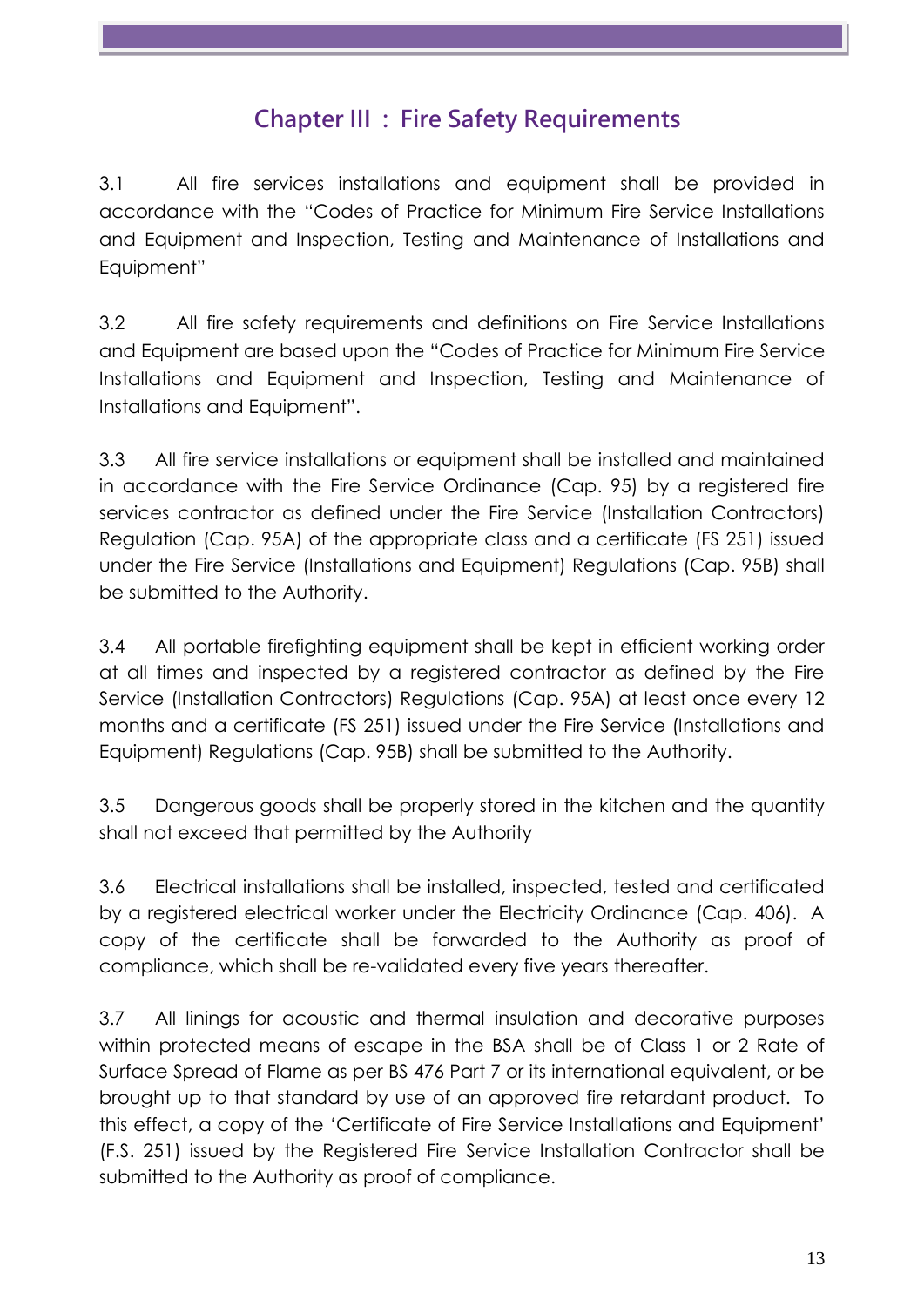3.8 All linings for acoustic and thermal insulation purposes in ductings and concealed locations shall be of Class 1 or 2 Rate of Surface Spread of Flame as per BS 476 Part 7 or its international equivalent, or be brought up to that standard by use of an approved fire retardant product. To this effect, a copy of the 'Certificate of Fire Service Installations and Equipment' (F.S. 251) issued by the Registered Fire Service Installation Contractor shall be submitted to the Authority as proof of compliance.

3.9 If Polyurethane (PU) foam filled mattresses and upholstered furniture are used in the BSA, they shall meet the flammability standards as specified in BS 7177 : 1996 and BS 7176 : 1995 (or their latest editions) for use in medium hazard premises/building or standards acceptable to the Director of Fire Services.

3.10 Any fuel gas system/appliances installed for use in the BSA shall be installed in accordance with the provisions in the Gas Safety Ordinance, Cap. 51 by a registered contractor and a Certificate of Compliance/Completion shall be submitted to the Authority as proof of compliance.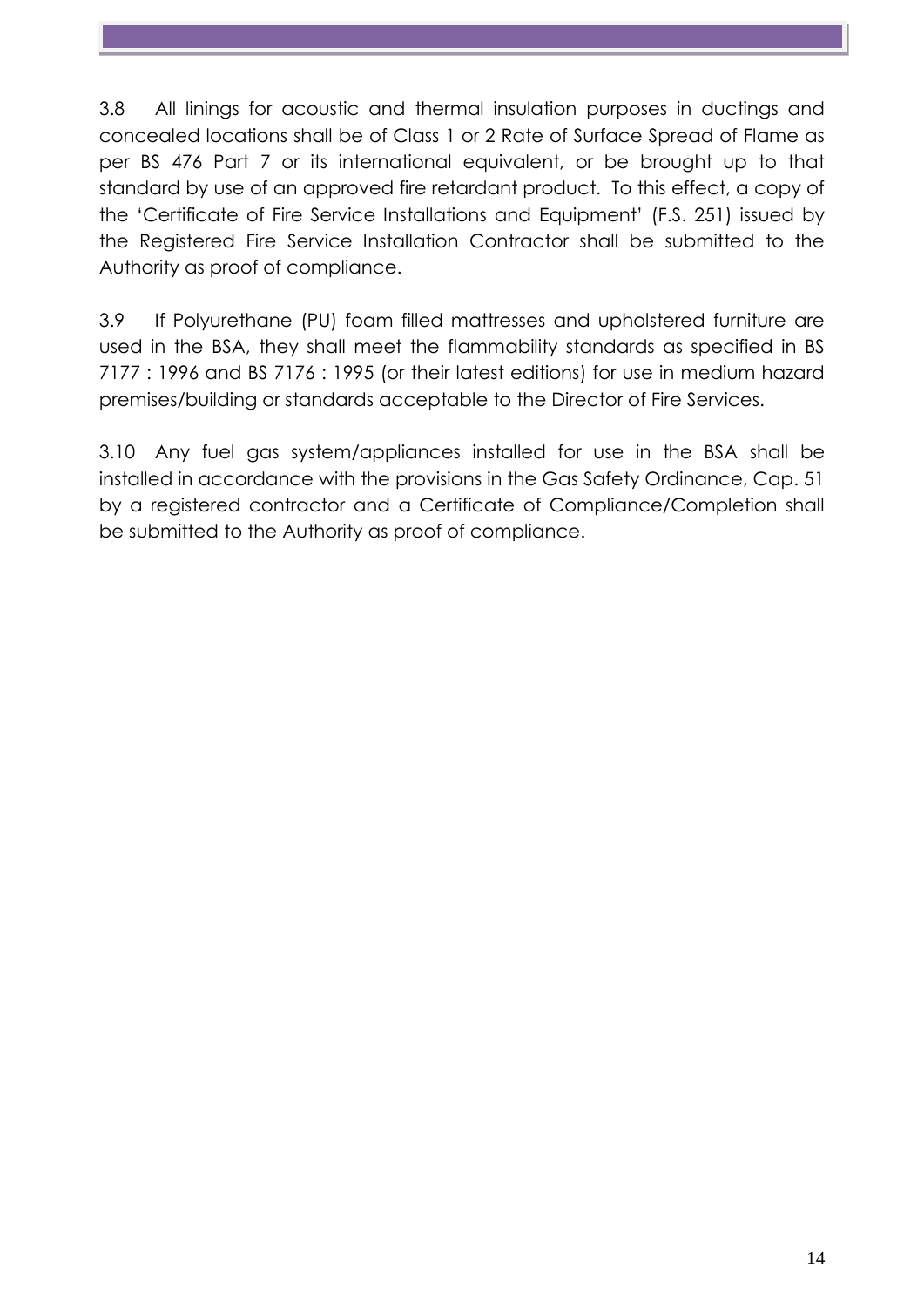#### **Appendix A**

## <span id="page-14-0"></span>**Flow Chart for Processing New Application of Licence for Bedspace Apartment**

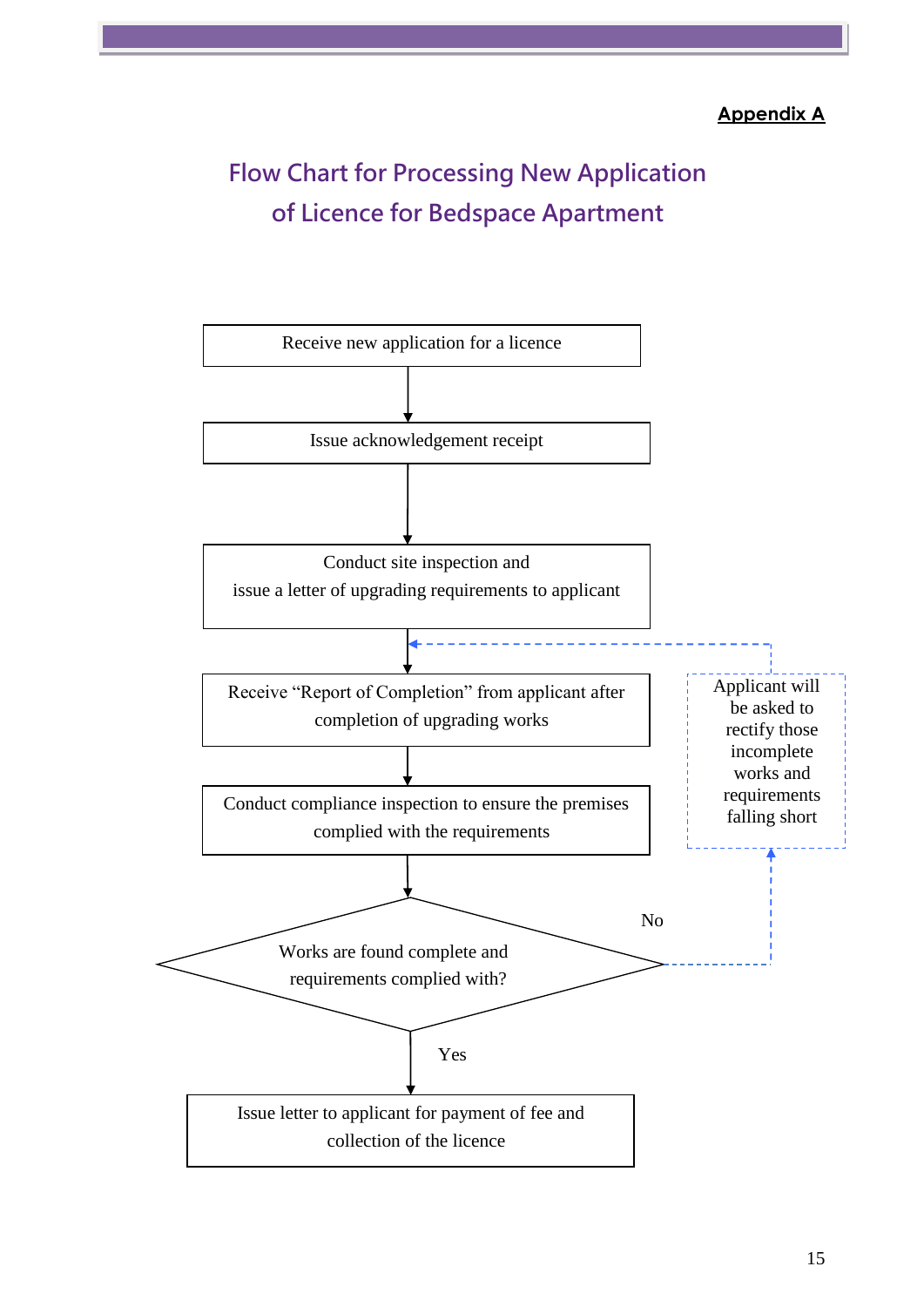## <span id="page-15-0"></span>**Flow Chart for Processing Renewal Application of Licence for Bedspace Apartment**

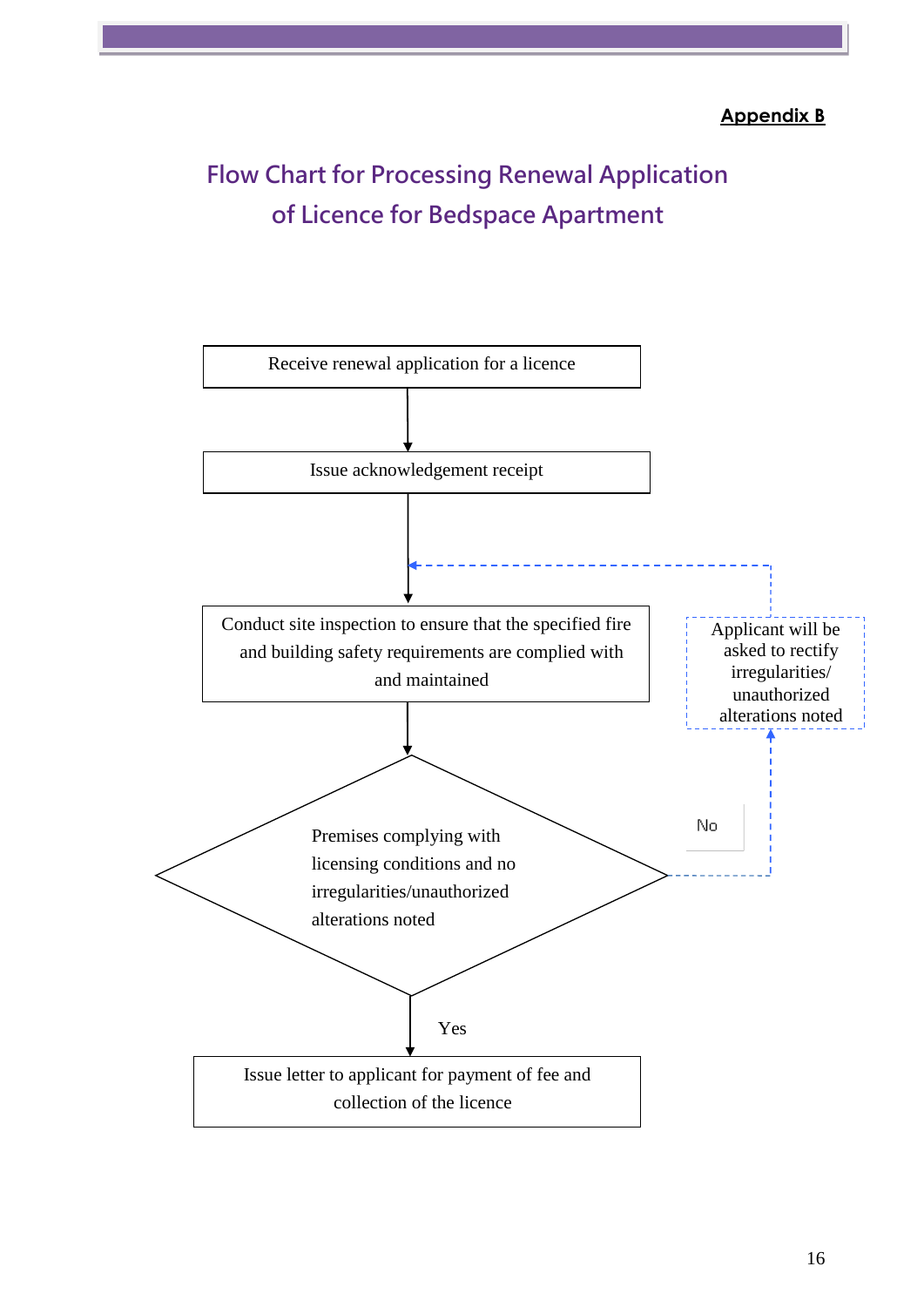#### **Appendix C**

## <span id="page-16-0"></span>**Guideline on the Arrangement and Disposition of Multi-tier/ Elevated Beds**

1. This guideline aims to address the concerns on the safety of the patrons concerned pursuant to the Bedspace Apartments Ordinance (Cap. 447). The requirements stipulated in this guideline apply to all sleeping accommodation under new applications for licence or any alterations and additions proposals for existing licensed premises subject to the Bedspace Apartments Ordinance. Failure to comply with the requirements stipulated hereunder may render the Authority to refuse the application.

#### **Access/Egress Arrangement** (see Figure 1)

2. Independent access/egress device in the form of climbing aid such as step-type ladder shall be provided for any tier of an elevated bed where such tier including its mattress is more than 700mm high measuring from floor level. Guardrails should be provided when appropriate.

3. The clear width of access/egress opening for each tier of an elevated bed shall be not less than 650mm and leading to an unobstructed horizontal space not less than 650 mm x 650mm for each access/egress opening or device at the point of landing on floor level.

4. Within any room with elevated beds accommodating more than 4 people, width for the corridor/ space between the beds/ fixed furniture/ walls/ should not be less than the minimum width of the required exit route for the guestroom unless the case can be fully justified to the satisfaction of the Authority.

5. The vertical distance between the upper surface of the bed mattress and the underside of the bed/ ceiling/ beam directly above shall not be less than 750mm high. (see Figure 1) Besides, no part of the multi-tier/elevated bed shall obstruct the sprinkler system and the fire detection system which shall be designed and installed in accordance with the Loss Prevention Council Rules, BS EN 12845 (with suitable modification pertinent to Hong Kong) and BS5839 : Part I or other standards acceptable to the Director of Fire Services.

6. The Authority will assess on individual merit having taken into account the special circumstances of each case, the hardship and the other safety enhancement measures.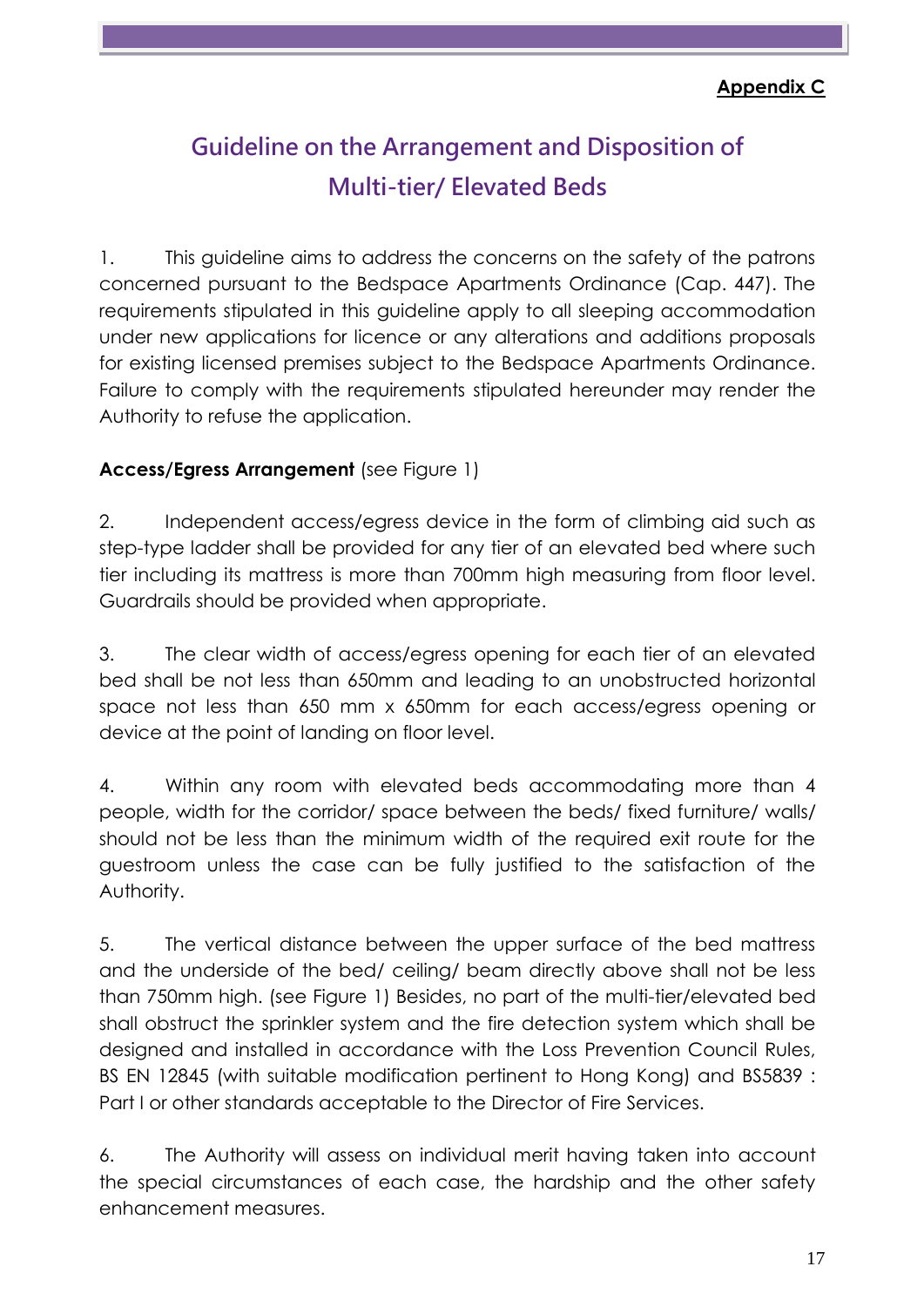

#### *Figure 1 Arrangement and Disposition of Multi-tier/Elevated Beds*

**Soffit of ceiling/ beam right above the bed**

**Min. 650mm X 650mm unobstructed manoeuvring space provided for each access device or access/egress opening ( Such manoeuvring space shall not be overlapped)**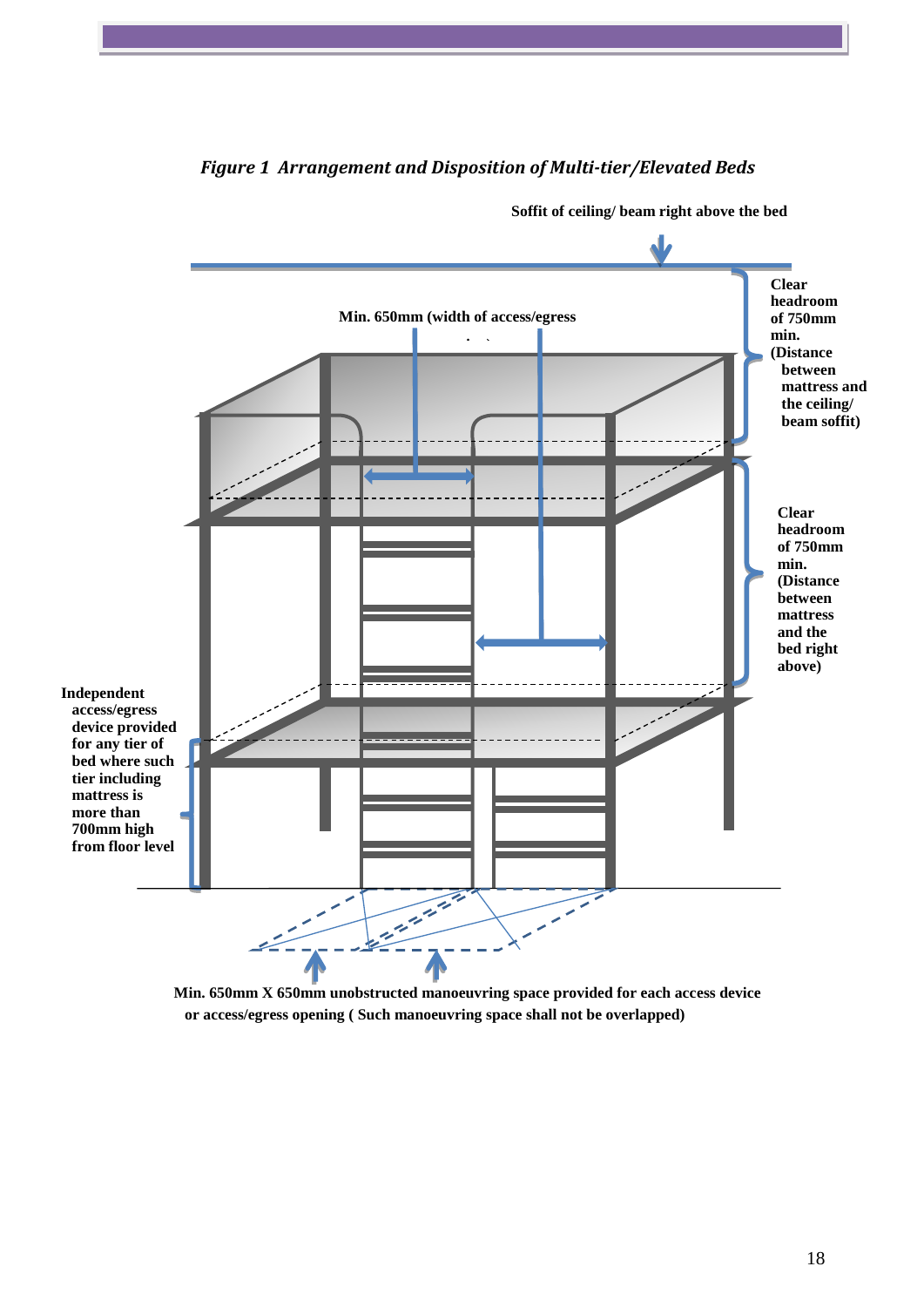#### <span id="page-18-0"></span>**Enquiries**

#### **Office of the Licensing Authority, Home Affairs Department**

| <b>Address</b>         | ٠ | 10/F, 14 Taikoo Wan Road, Taikoo Shing, Hong |
|------------------------|---|----------------------------------------------|
|                        |   | Kong                                         |
| <b>Enquiry Hotline</b> | ٠ | 2881 7034                                    |
| Fax number             | ٠ | 28948343                                     |
| e-mail address         |   | hadlaeng@had.gov.hk                          |
| Website                |   | www.hadla.gov.hk                             |

**Buildings Department** (for building plans, unauthorized building works, and lists of authorized building professionals and registered contractors)

| <b>Address</b>   | G/F, Buildings Department Headquarters, North  |
|------------------|------------------------------------------------|
|                  | Tower, West Kowloon Government Offices, 11 Hoi |
|                  | Ting Road, Yau Ma Tei, Kowloon                 |
| Telephone number | 2626 1616                                      |
| Fax number       | 2840 0451                                      |

Fire Services Department (for registered fire service installations contractors, registered suppliers of fire equipment, and enquiries about the ventilation system)

#### **Licensing & Certification Command**

| <b>Address</b>   | 5th floor, South Wing, Fire Services Headquarters<br>Building, 1 Hong Chong Road, Tsim Sha Tsui East,<br>Kowloon |
|------------------|------------------------------------------------------------------------------------------------------------------|
| Telephone number | 27337619                                                                                                         |
| Fax number       | 2367 3631                                                                                                        |

#### **Ventilation Division**

| <b>Address</b>   |           | 3/F, Fire Services Department Kwai Chung Office<br>Building, No. 86 Hing Shing Road, Kwai Chung, New<br>Territories. |
|------------------|-----------|----------------------------------------------------------------------------------------------------------------------|
| Telephone number | $\bullet$ | 27187567                                                                                                             |
| Fax number       |           | 2382 2495                                                                                                            |